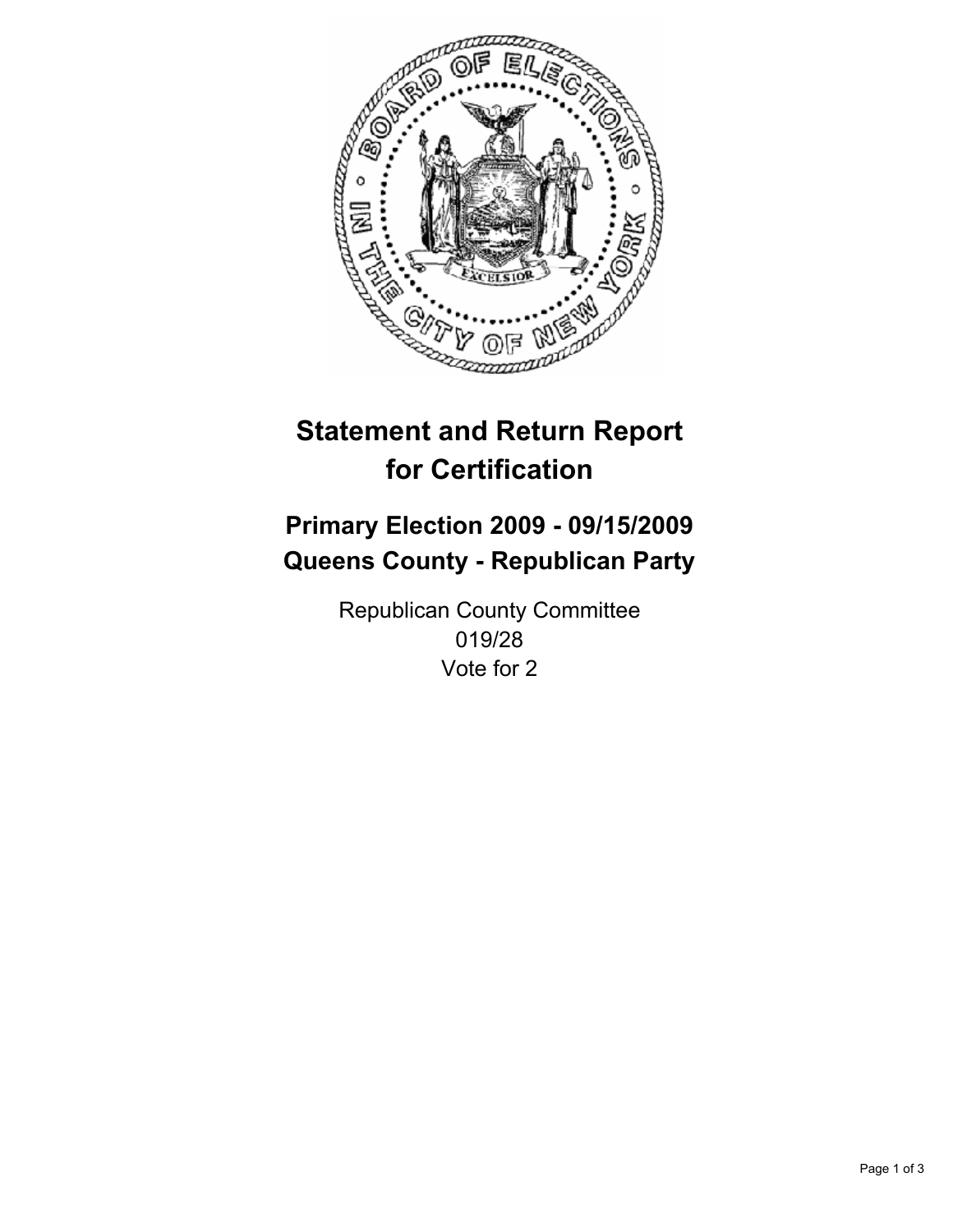

| <b>MARIA MORIARTY</b><br><b>Total Votes</b> | 25 |
|---------------------------------------------|----|
|                                             |    |
| <b>KEVIN MORIARTY</b>                       | 11 |
| JOAN T LEVAKIS                              |    |
| AFFIDAVIT                                   | 0  |
| ABSENTEE/MILITARY                           | 0  |
| <b>EMERGENCY</b>                            | 0  |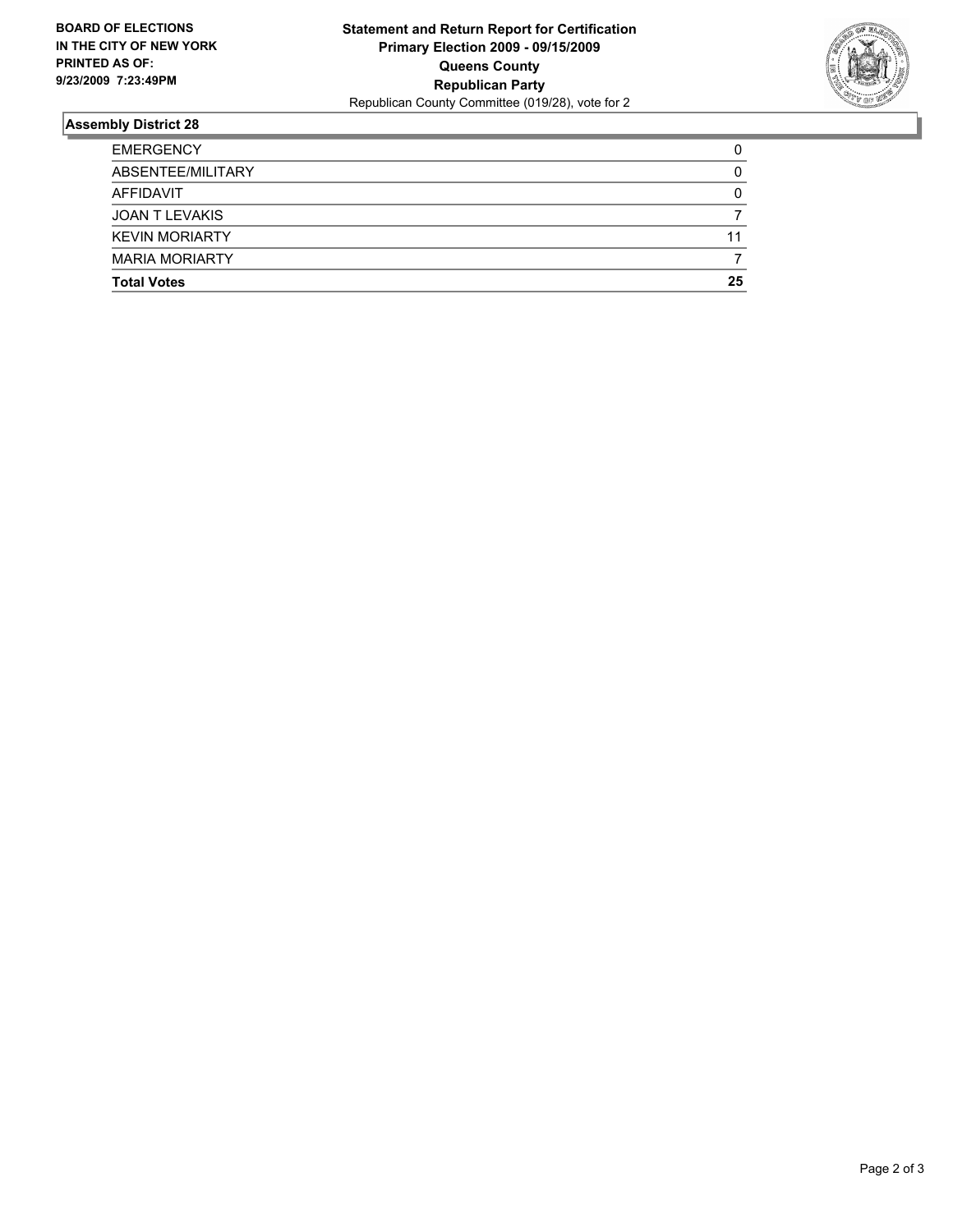#### **Statement and Return Report for Certification Primary Election 2009 - 09/15/2009 Queens County Republican Party** Republican County Committee (019/28), vote for 2

#### **Total for Republican County Committee (019/28) - Queens County**

| <b>Total Votes</b>    | 25 |
|-----------------------|----|
| <b>MARIA MORIARTY</b> |    |
| <b>KEVIN MORIARTY</b> | 11 |
| JOAN T LEVAKIS        |    |
| AFFIDAVIT             | 0  |
| ABSENTEE/MILITARY     | 0  |
| <b>EMERGENCY</b>      | 0  |

We certify this statement to be correct, and have caused the same to be attested by the signatures of the members of the board, or a majority thereof, on

Secretary **Chairman** 

Chief Clerk

Canvassing Board **Canvassing Board** Canvassing Board **Deputy Chief Clerk** 

Canvassing Board

Page 3 of 3

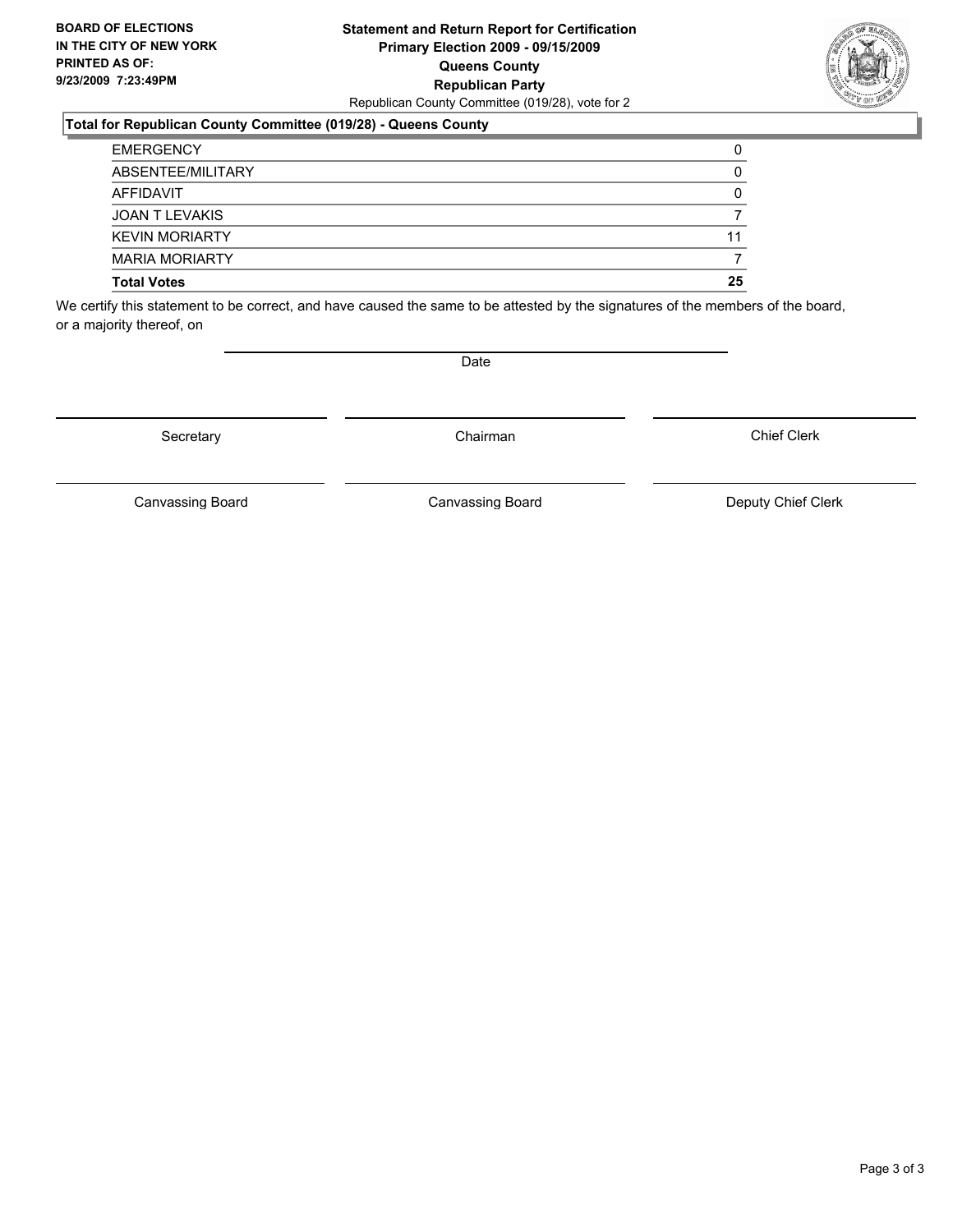

## **Primary Election 2009 - 09/15/2009 Queens County - Republican Party**

Republican County Committee 038/28 Vote for 2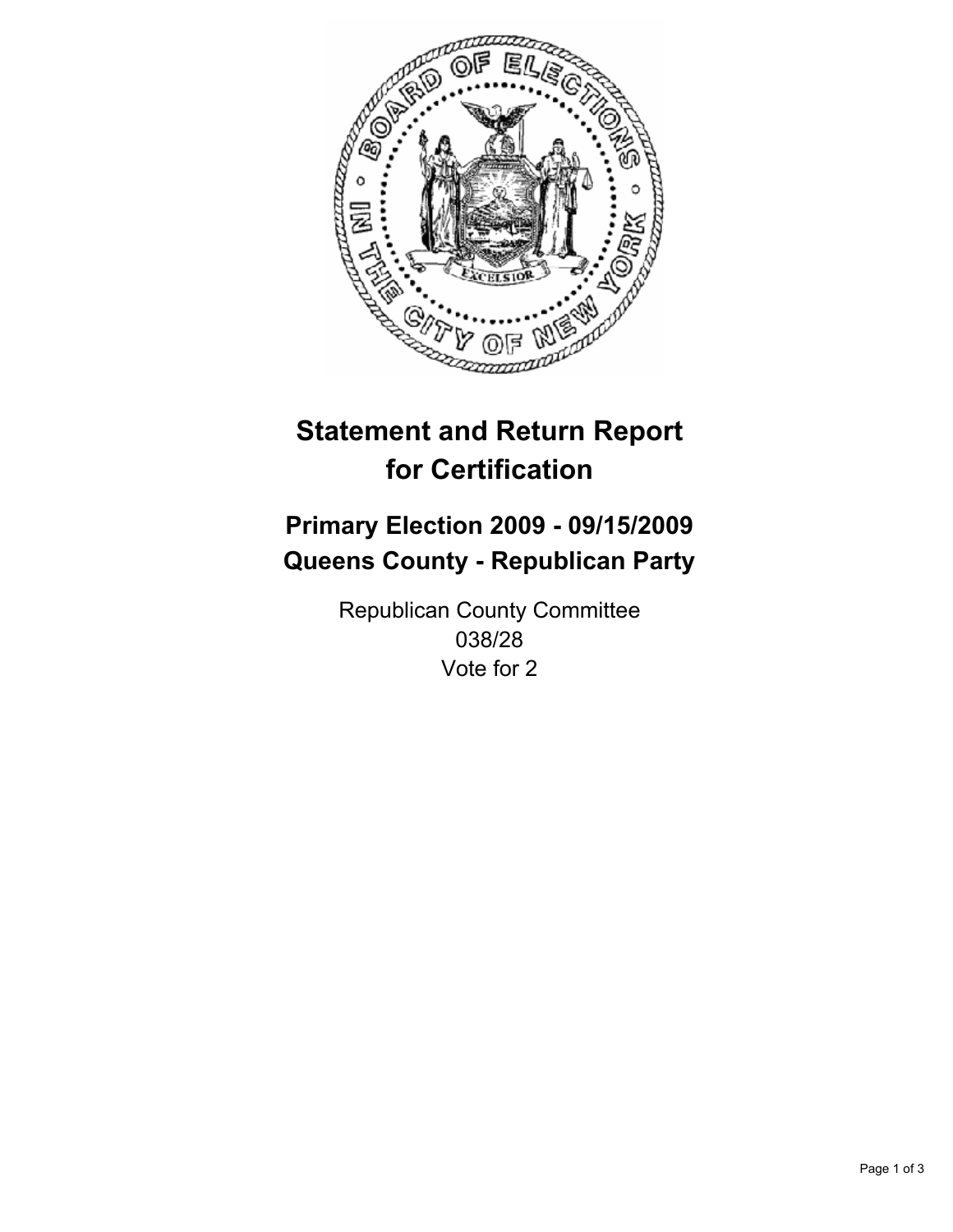

| <b>Total Votes</b>      | 14 |
|-------------------------|----|
| <b>GEORGE P OMALLEY</b> | 4  |
| <b>MARY E LEONG</b>     | 3  |
| <b>JOAN DAVIS</b>       |    |
| AFFIDAVIT               | 0  |
| ABSENTEE/MILITARY       |    |
| <b>EMERGENCY</b>        | 0  |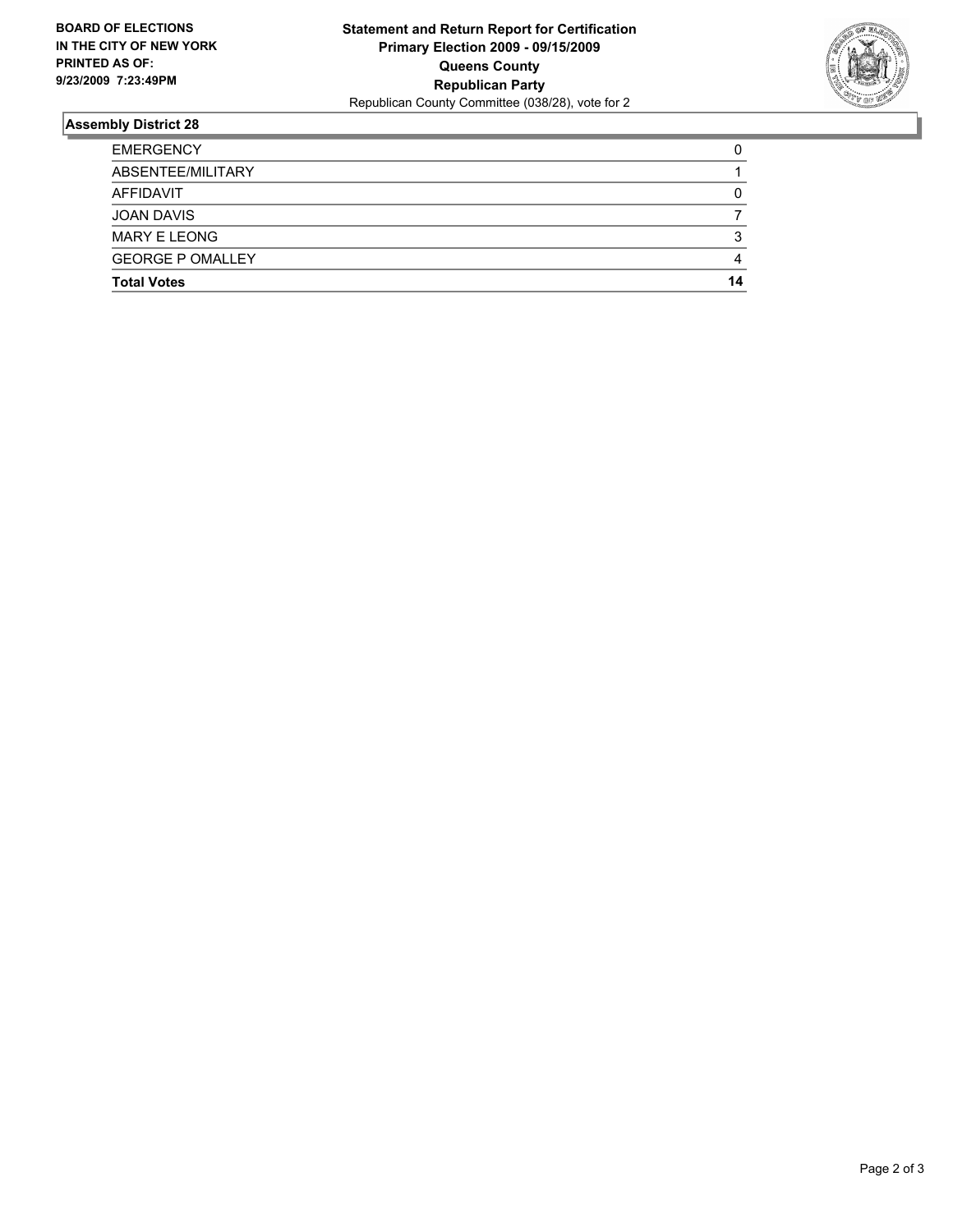#### **Statement and Return Report for Certification Primary Election 2009 - 09/15/2009 Queens County Republican Party** Republican County Committee (038/28), vote for 2

#### **Total for Republican County Committee (038/28) - Queens County**

| <b>Total Votes</b>      | 14 |
|-------------------------|----|
| <b>GEORGE P OMALLEY</b> | 4  |
| <b>MARY E LEONG</b>     | 3  |
| <b>JOAN DAVIS</b>       |    |
| AFFIDAVIT               | 0  |
| ABSENTEE/MILITARY       |    |
| <b>EMERGENCY</b>        | 0  |

We certify this statement to be correct, and have caused the same to be attested by the signatures of the members of the board, or a majority thereof, on

Secretary **Chairman** 

Canvassing Board

Canvassing Board **Canvassing Board** Canvassing Board **Deputy Chief Clerk** 

Chief Clerk

Page 3 of 3

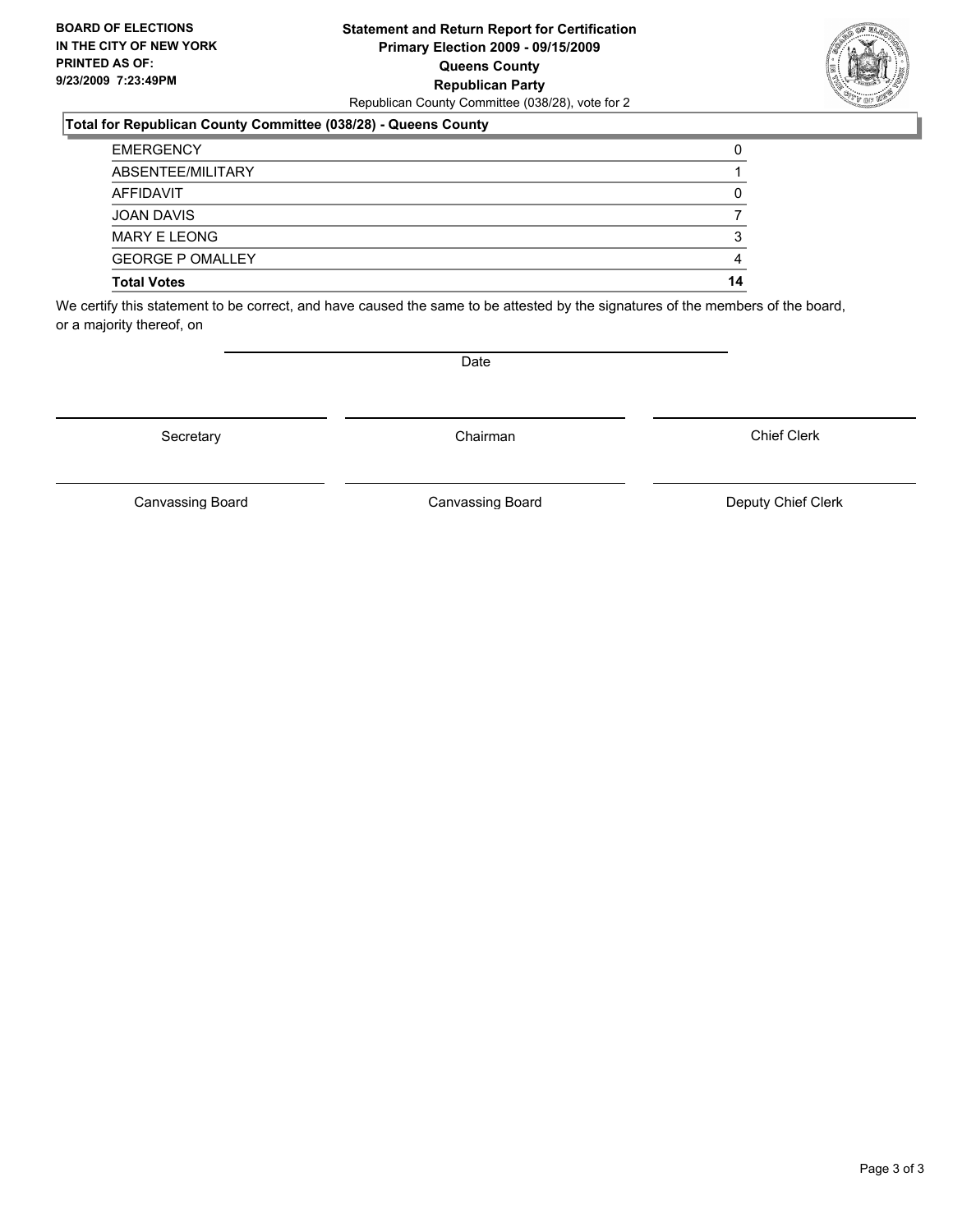

## **Primary Election 2009 - 09/15/2009 Queens County - Republican Party**

Republican County Committee 052/28 Vote for 2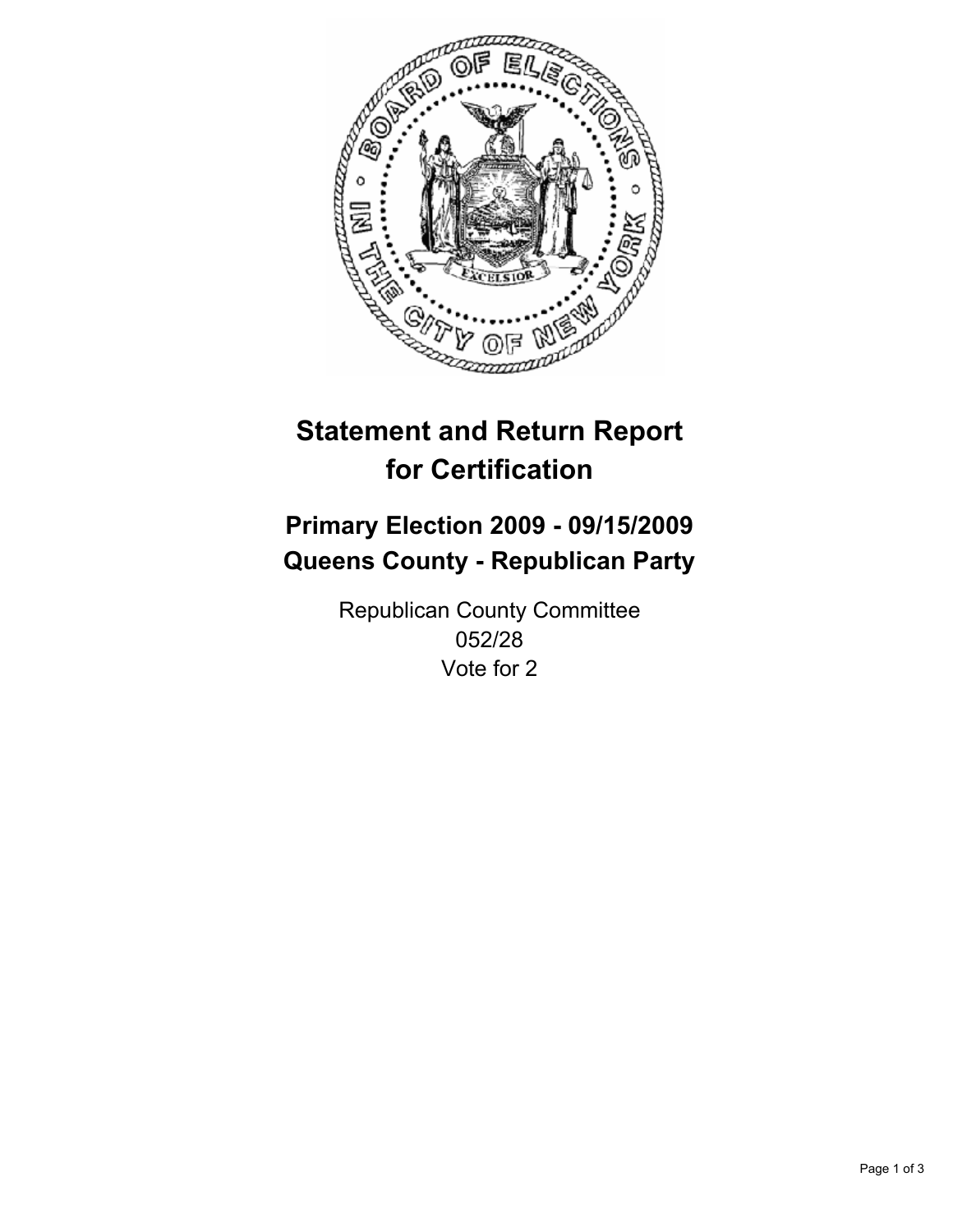

| <b>EMERGENCY</b>      | 0  |
|-----------------------|----|
| ABSENTEE/MILITARY     | 2  |
| AFFIDAVIT             | 0  |
| <b>DOLORES MADDIS</b> | 13 |
| KATHERINE A YORKE     | 10 |
| ROBERT MILLER         | 5  |
| <b>Total Votes</b>    | 28 |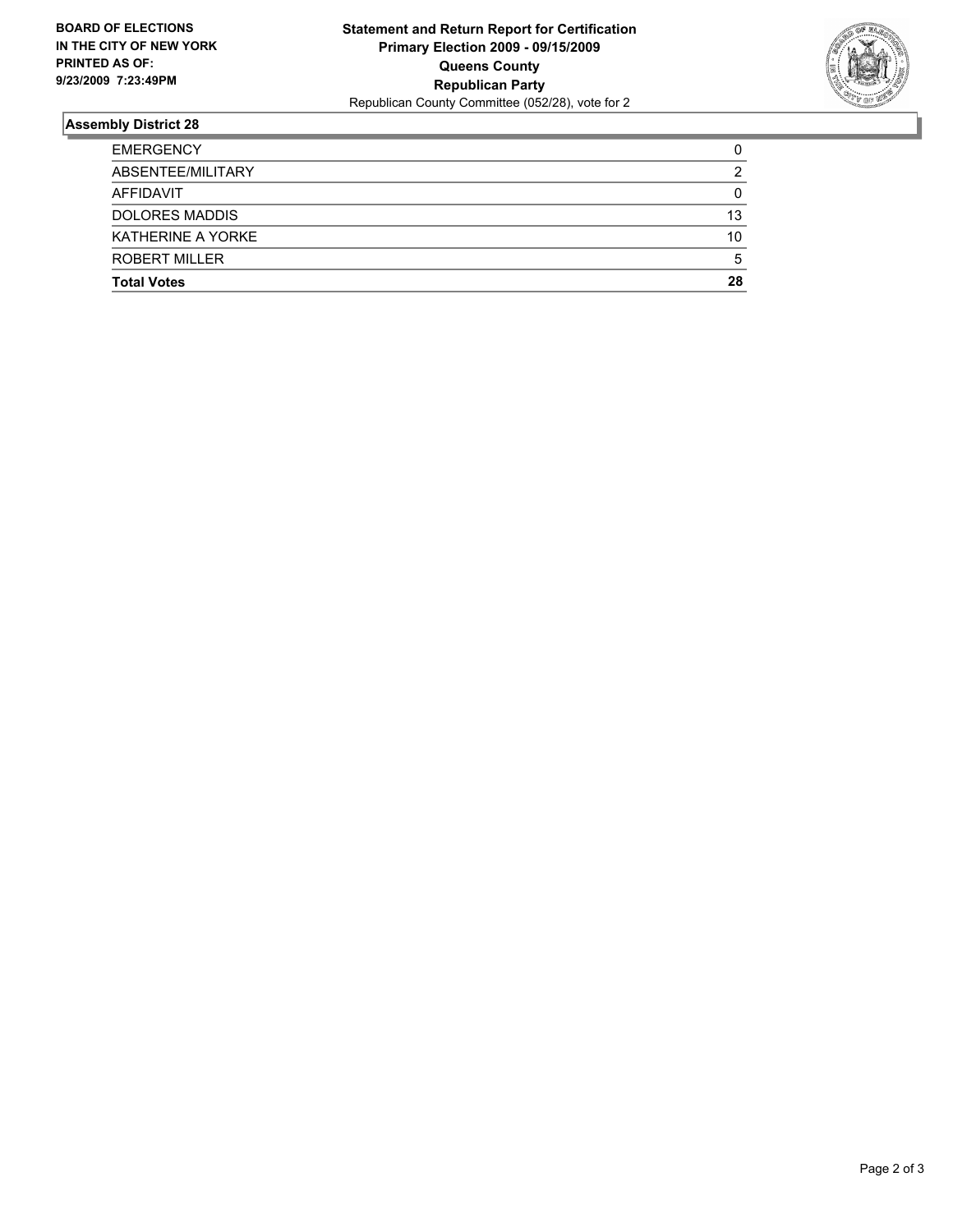#### **Statement and Return Report for Certification Primary Election 2009 - 09/15/2009 Queens County Republican Party** Republican County Committee (052/28), vote for 2

#### **Total for Republican County Committee (052/28) - Queens County**

| <b>Total Votes</b>    | 28 |
|-----------------------|----|
| <b>ROBERT MILLER</b>  | 5  |
| KATHERINE A YORKE     | 10 |
| <b>DOLORES MADDIS</b> | 13 |
| AFFIDAVIT             | 0  |
| ABSENTEE/MILITARY     | 2  |
| <b>EMERGENCY</b>      | 0  |

We certify this statement to be correct, and have caused the same to be attested by the signatures of the members of the board, or a majority thereof, on

Secretary **Chairman** 

Canvassing Board **Canvassing Board** Canvassing Board **Deputy Chief Clerk** 

Canvassing Board

Chief Clerk

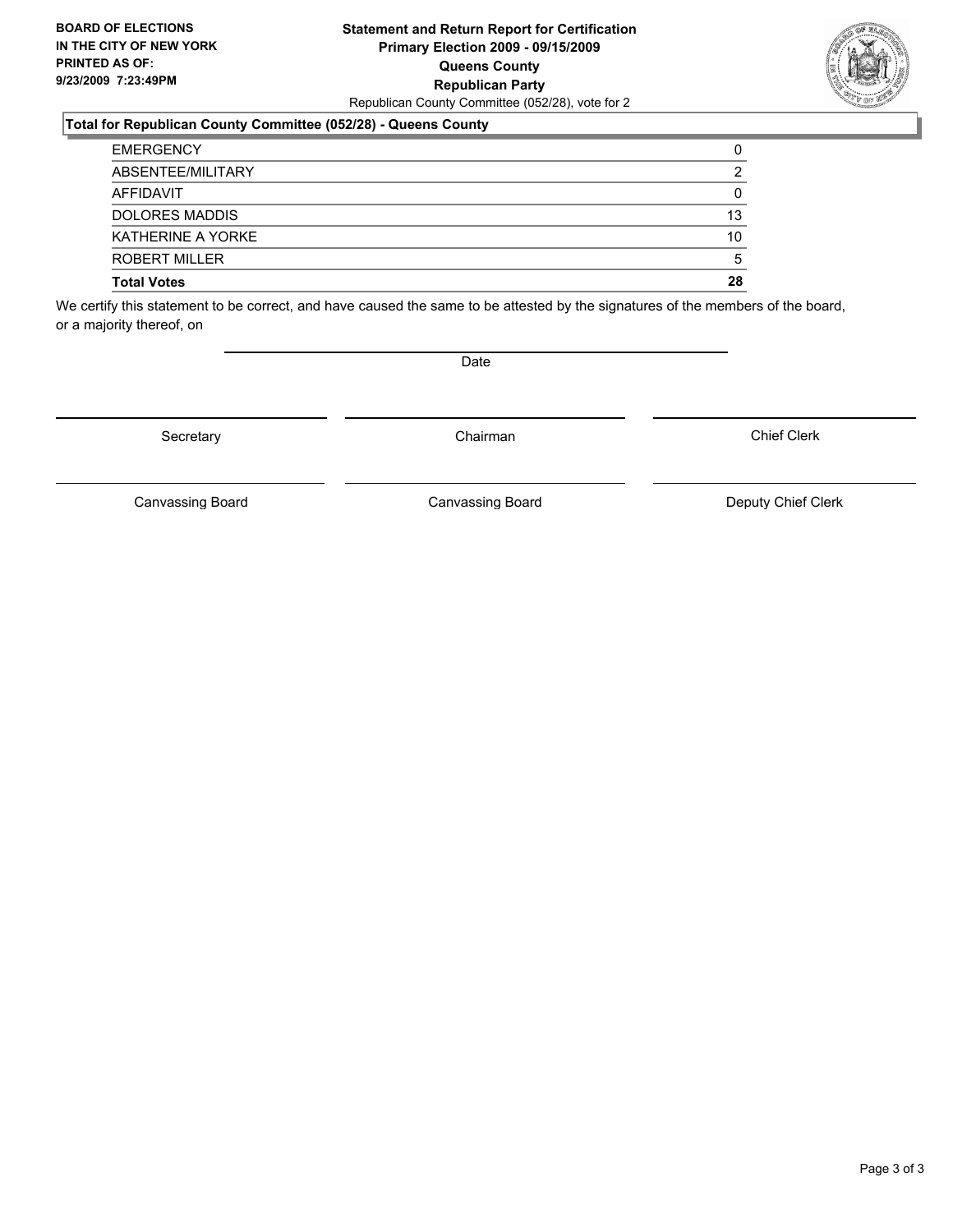

## **Primary Election 2009 - 09/15/2009 Queens County - Republican Party**

Republican County Committee 010/30 Vote for 2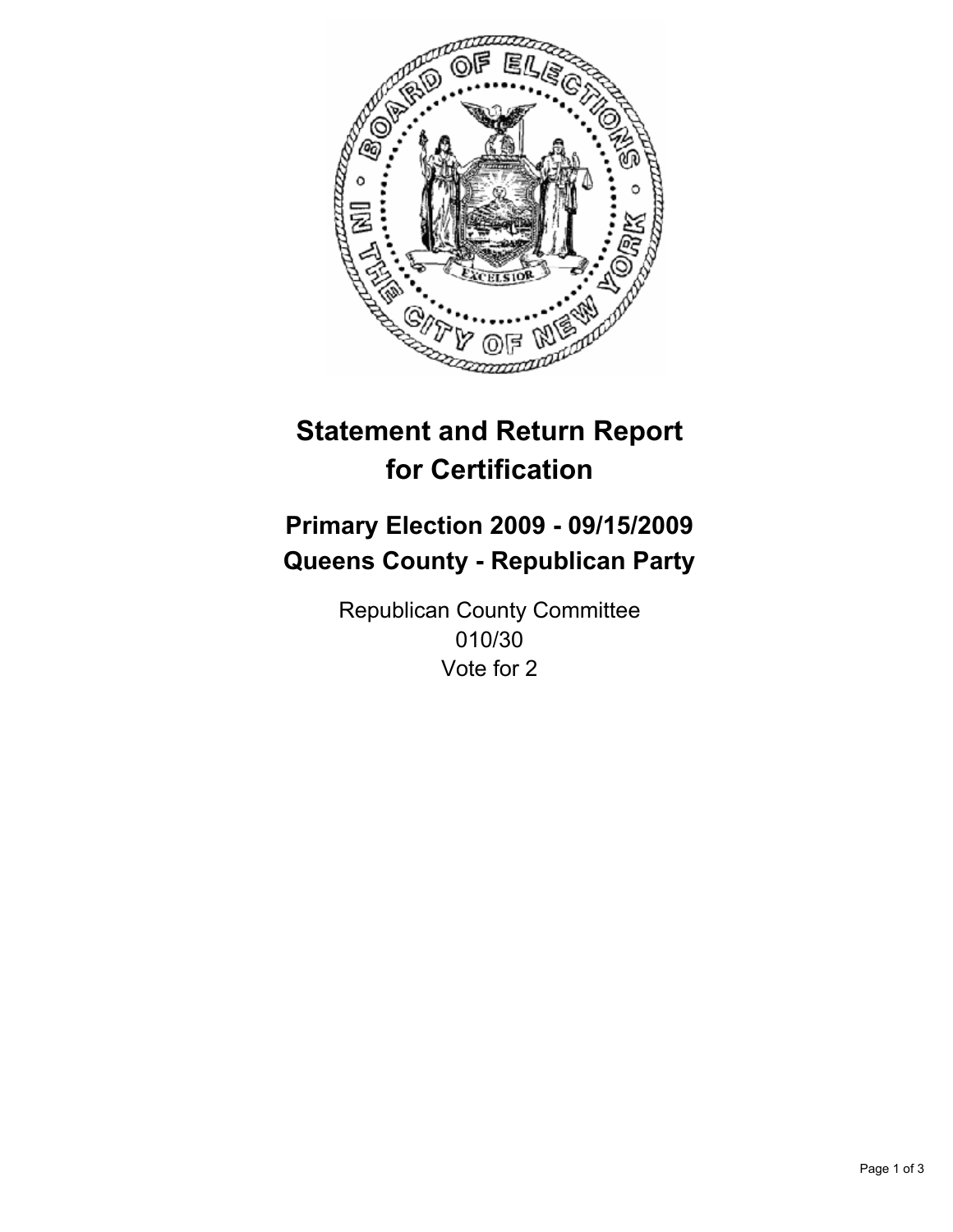

| <b>EMERGENCY</b>          | 0  |
|---------------------------|----|
| ABSENTEE/MILITARY         | 2  |
| <b>AFFIDAVIT</b>          |    |
| ANGELO RANERIJR.          | 18 |
| <b>JOSEPHINA M RANERI</b> | 13 |
| <b>AMY HOLDEN</b>         |    |
| <b>JANE HOLDEN</b>        | 4  |
| <b>Total Votes</b>        | 42 |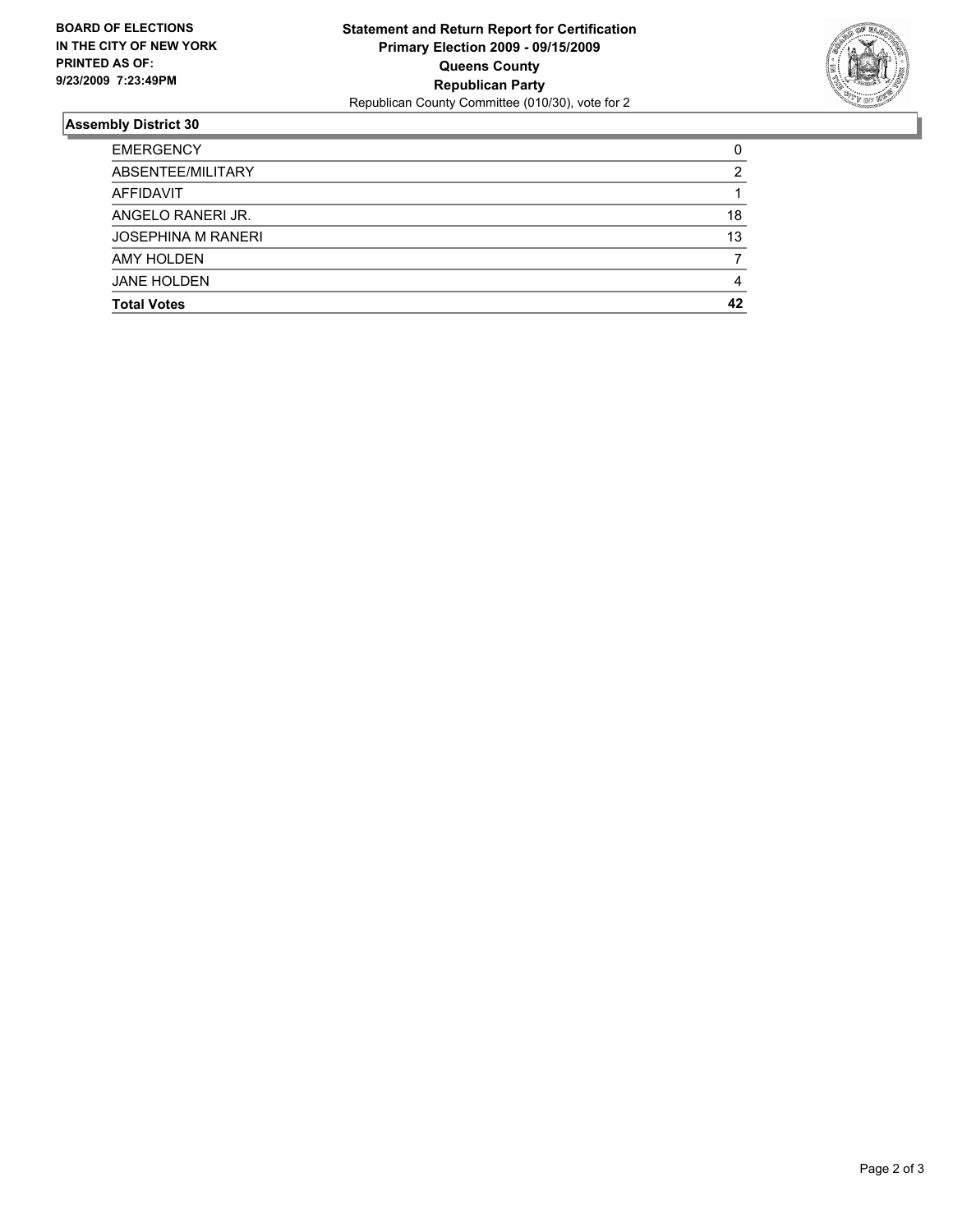#### **Statement and Return Report for Certification Primary Election 2009 - 09/15/2009 Queens County Republican Party** Republican County Committee (010/30), vote for 2

### **Total for Republican County Committee (010/30) - Queens County**

| <b>EMERGENCY</b>          | 0  |
|---------------------------|----|
| ABSENTEE/MILITARY         | 2  |
| AFFIDAVIT                 |    |
| ANGELO RANERIJR.          | 18 |
| <b>JOSEPHINA M RANERI</b> | 13 |
| <b>AMY HOLDEN</b>         |    |
| <b>JANE HOLDEN</b>        | 4  |
| <b>Total Votes</b>        | 42 |

We certify this statement to be correct, and have caused the same to be attested by the signatures of the members of the board, or a majority thereof, on

Secretary **Chairman** 

Canvassing Board

Canvassing Board Canvassing Board Canvassing Canvassing Board Deputy Chief Clerk

Chief Clerk

Page 3 of 3

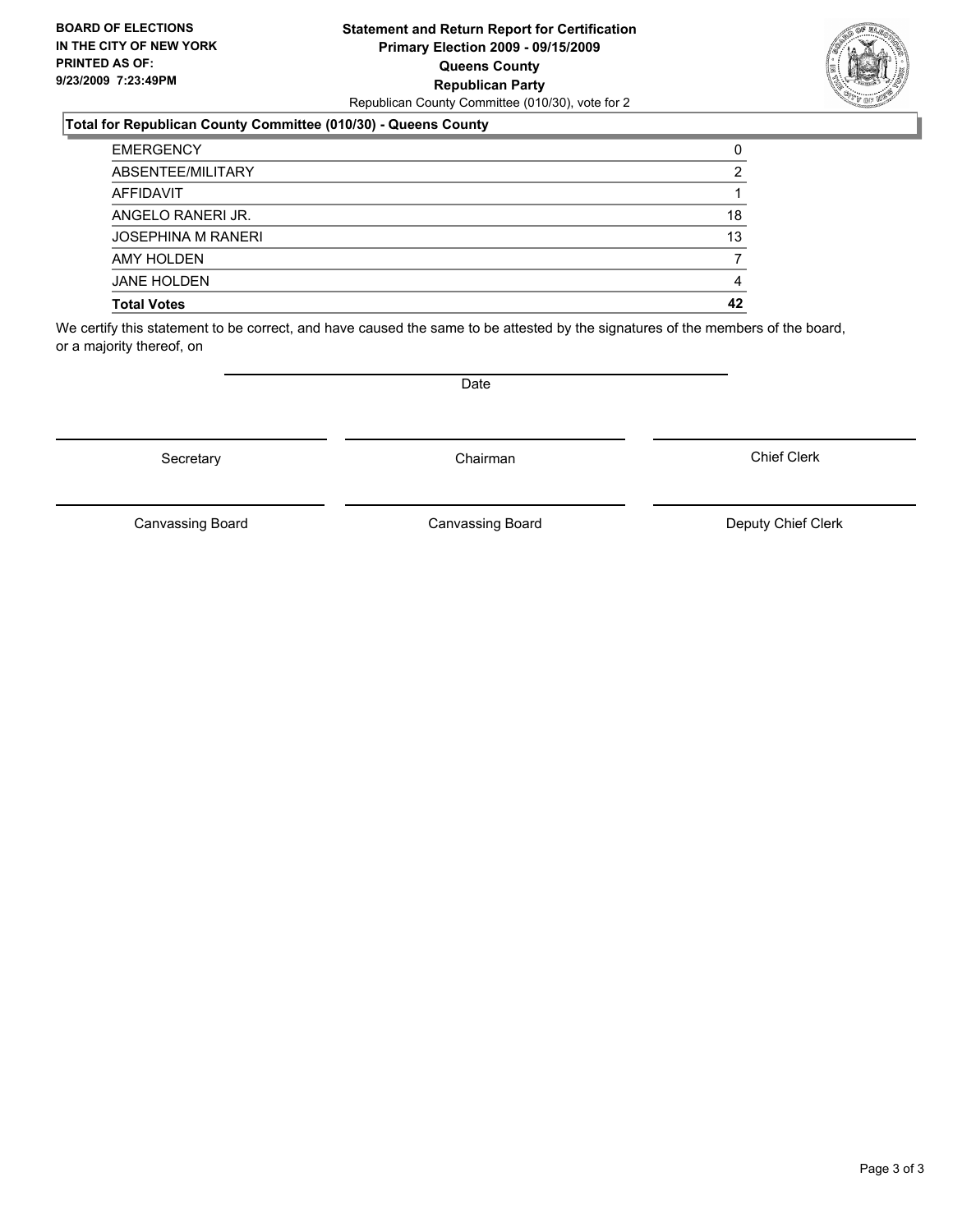

## **Primary Election 2009 - 09/15/2009 Queens County - Republican Party**

Republican County Committee 013/30 Vote for 2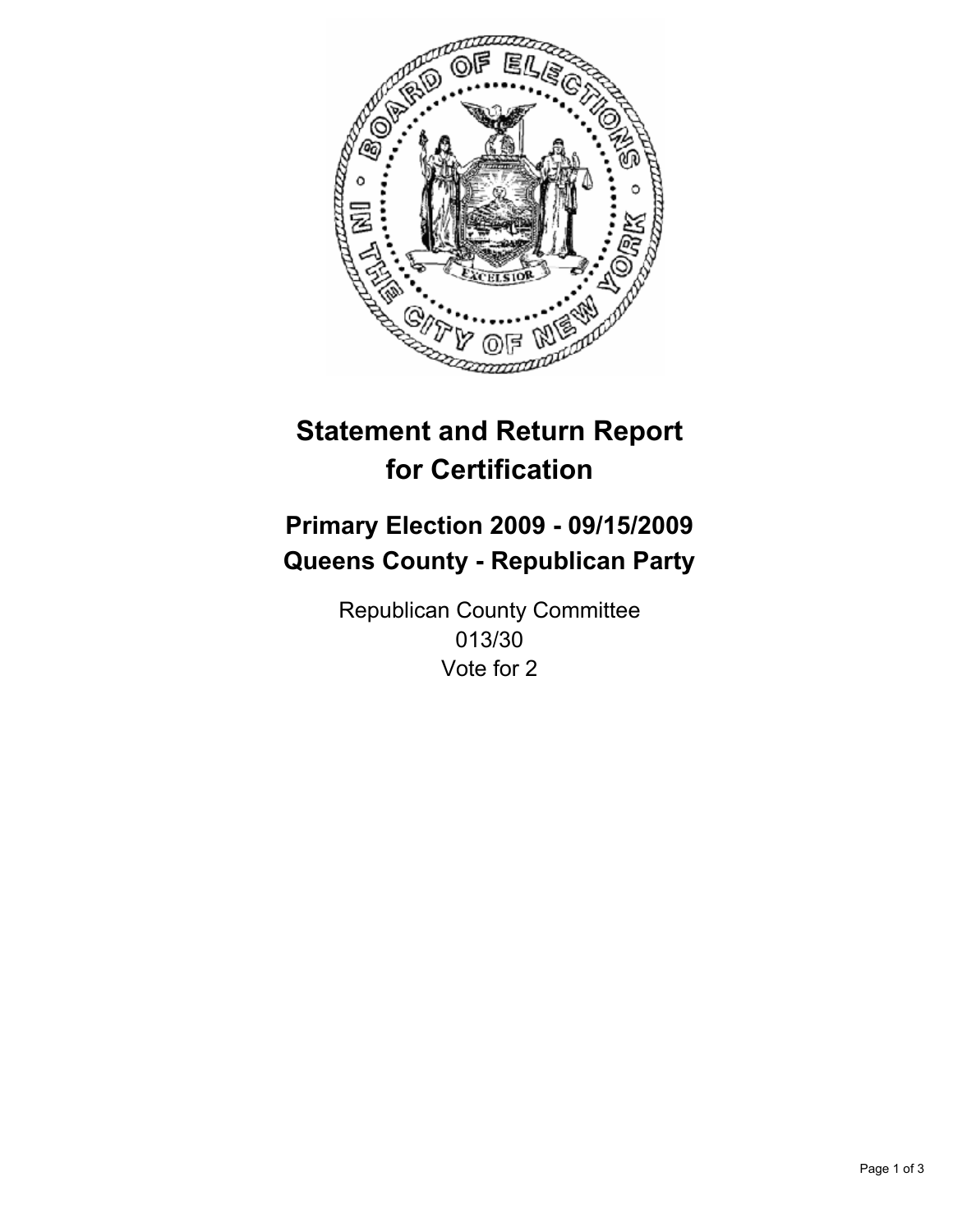

| <b>Total Votes</b>     | 15 |
|------------------------|----|
| <b>MARILYN ROTH</b>    | 3  |
| <b>LAWRENCE E ROTH</b> | 4  |
| ROSALIA M GERBO        | 3  |
| ROSEMARIE IACOVONE     | 5  |
| <b>AFFIDAVIT</b>       | 0  |
| ABSENTEE/MILITARY      | 0  |
| <b>EMERGENCY</b>       | 0  |